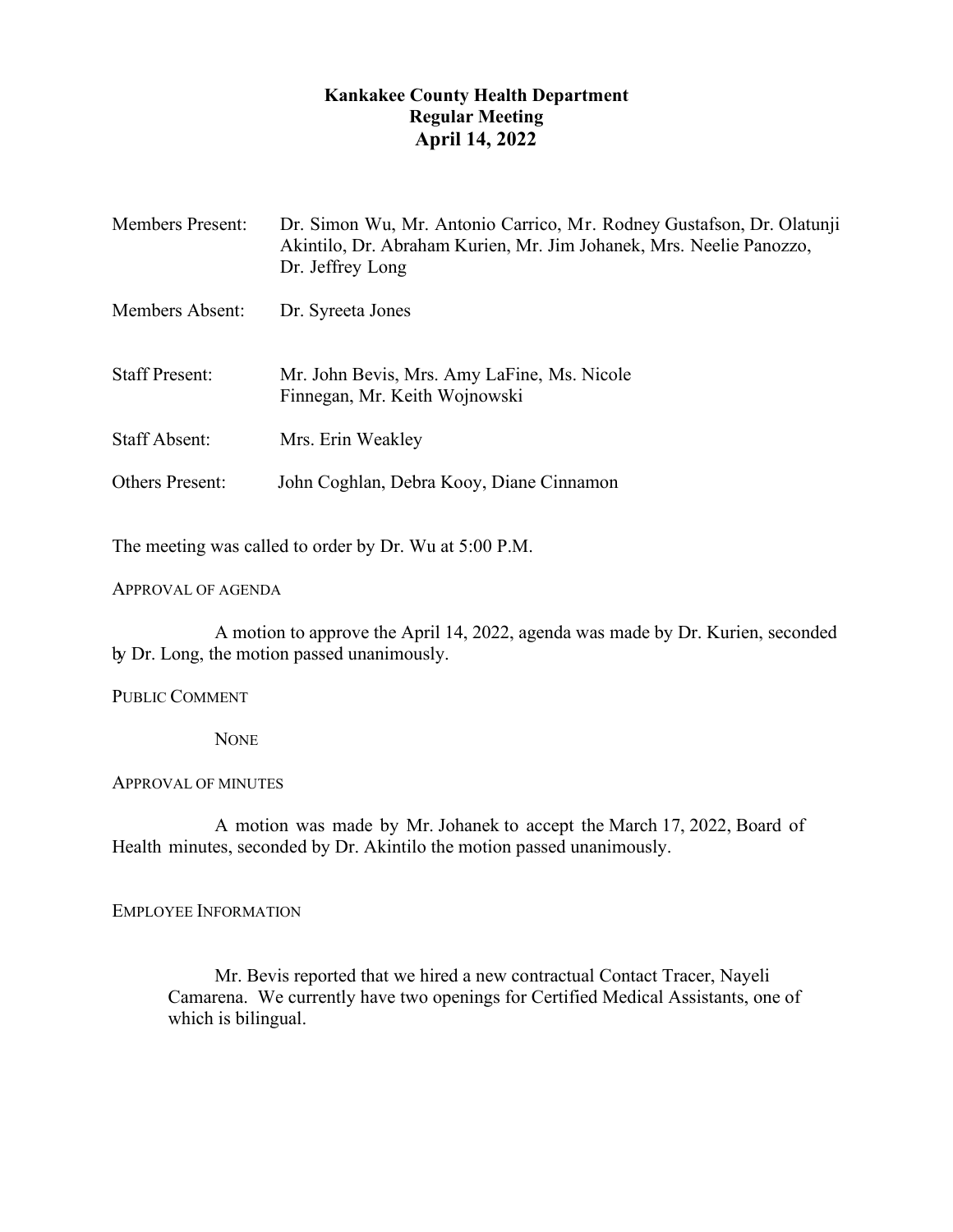#### Division Reports

#### *Client Services*

Mrs. LaFine announced that all programs are open to on site appointments except for WIC and FCM. We are currently continuing as telehealth/and drive-up benefit pick up as an alternate delivery model. We do expect to be given direction open these programs to on site, face to face appointments in the next few months in correlation to our County's low positivity status and 51 % "up to date" vaccinated.

#### *Environmental Health*

Mr. Wojnowski updated the Board on the Vector Program. Each year we host the Larvicide training in which the one-hour course allows municipal workers to put larvicide out without having a pest control applicator license. The mosquito traps go out at the end of May, and we kick off the season for West Nile Virus testing.

#### *Administrator's Report*

Mr. Bevis announced that as of 4/14/2022, Kankakee County has approximately 28,856 confirmed cases of COVID-19 and a total of 365 deaths attributed to COVID. We have administered 137,373 COVID-19 vaccination doses countywide. The County "up-to-date "vaccinated rate is 51 % for approximately 55, 893 individuals fully vaccinated. A snapshot of hospitalizations within our community shows few COVID related serious illnesses and no one on a ventilator currently. IDPH recently adopted new federal guidelines for reporting COVID-19 data. The CDC guidelines end reporting of some negative test results, emphasizing case rates and hospitalizations in measuring COVID-19 community levels. This new approach does away with the positivity rate that was used from the beginning of the pandemic and no longer marries us to Will County regarding protective measures for communities with a higher level of transmission than another. With vaccines available, along with effective therapies available, it is more useful to rely on data that indicates the case rate, disease severity and level of strain on the local healthcare setting to guide recommendations. We are seeing a definite difference in positivity rate, which is now down to 1.1%. We can also see a definite decrease in demand for vaccinations declining from 263 in February, and now 59 for the month of March. We are still waiting on the last group of 6 months-5 years to be approved and anticipate that the demand will increase once that happens. Mr. Bevis also shared about our recent trip to Fortitude and the importance of making vaccines available to underserved populations as well as educating the community on the benefits of vaccinating and ensuring we are meeting grant deliverables at the same time.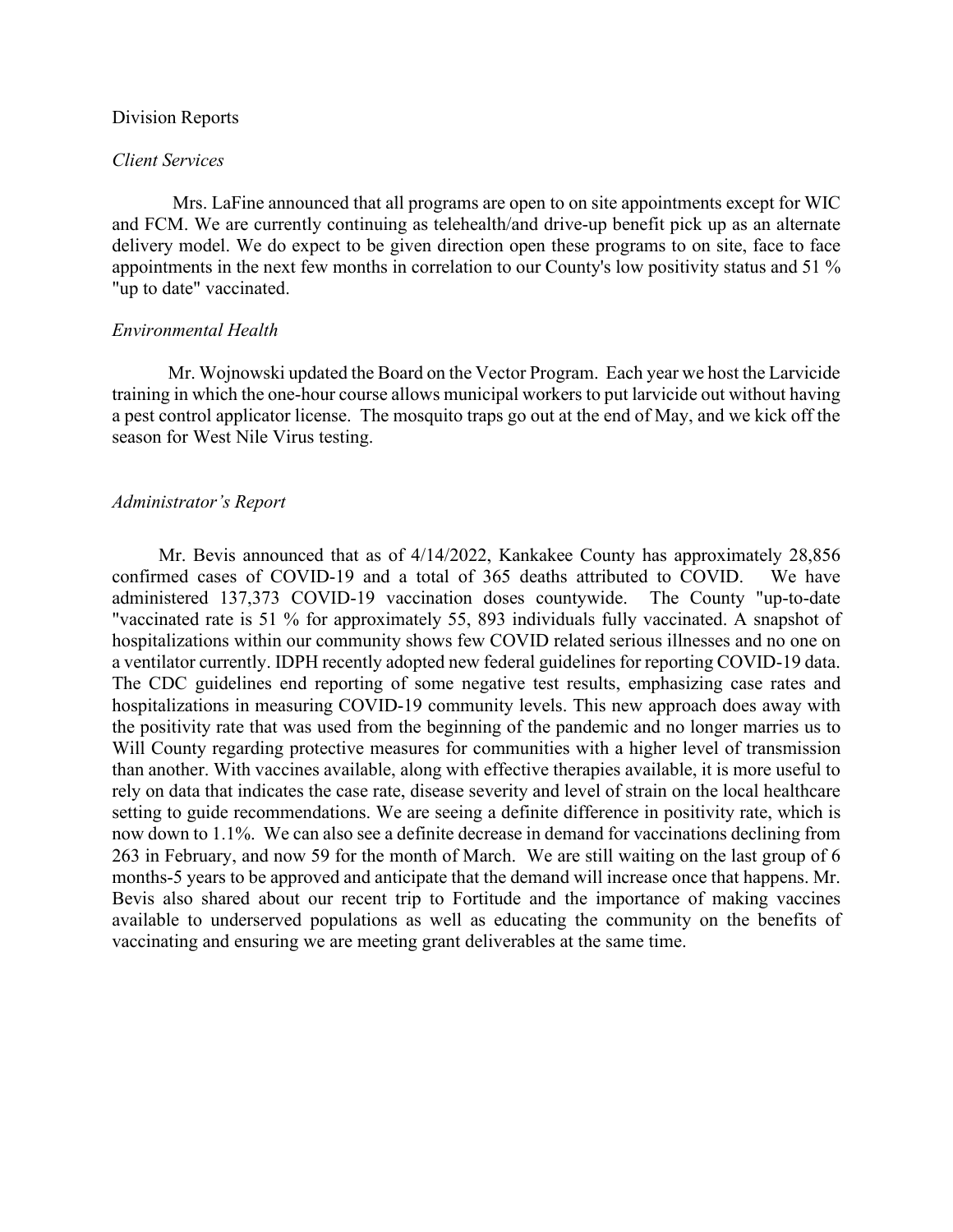#### ADMINISTRATIVE REPORTS

# *Financial Status*

Mr. Bevis updated the Board on the March 2022 Financials as Mrs. Weakley was not able to attend. For March 2022, we should be at 33% of the year. Our revenues are just over 25% of the year, but we haven't received any property tax distribution yet, which is normal because we don't receive our first distribution until early July after the first payment due date. In addition, a few of the grants were just recently executed and the quarterly reports approved by the grantor, so the payments for those have just started trickling in (Adolescent Health, Genetics, & Well Woman's Visits grant). Our Clinic Services is at 17.28% for the year, but we are hoping as we look to open back up, that we will see that number begin to increase as well. On the expense side for March, we are right on target for Personnel & Fringe at 31.39%; our operational expenses are under budget at 19.79%; total for expenses we are at 24.97% for the year thus far. Please note that the Contact Tracing grant has just ended as of 3/31/2022, so those final expenses are included in this month's report under Operating Supplies, Office Supplies, and Outside Contracting. The technology updates are included in these expenses as well. Overall, we are still underspent by approximately \$31,000 overall for the year thus far. For our cash on hand: Interest for IPTIP has increased, money market and checking account interest remained low for March, overall netting about \$260 total in interest. Total Cash on Hand is \$3,720,740.14 as of 3/31/2022. A motion was made by Dr. Akintilo to approve financials seconded by Mr. Gustafson the motion passed unanimously.

OLD BUSINESS None

NEW BUSINESS

Mr. Bevis announced that we need to make an amendment (addition) to our Financial Policy  $\&$ Procedure Manual. One of our grantors had a requirement that we have a Capitalization & Depreciation policy. We have already been doing this; however, we need to make a formal addition to the Financial Policy & Procedure Manual. Dr. Long made a motion to approve the addition of a Capitalization & Depreciation policy to our Financial Policy and Procedure Manual, seconded by Mr. Carrico the motion passed unanimously.

Mr. Bevis announced that we will need to start the process of having work done to our parking lot as there are many areas that are in rough condition and need repair. Currently this notice is just for informational purposes, and we have been in contact with Mr. Carrico on next steps to help navigate the process. More information will be shared when available.